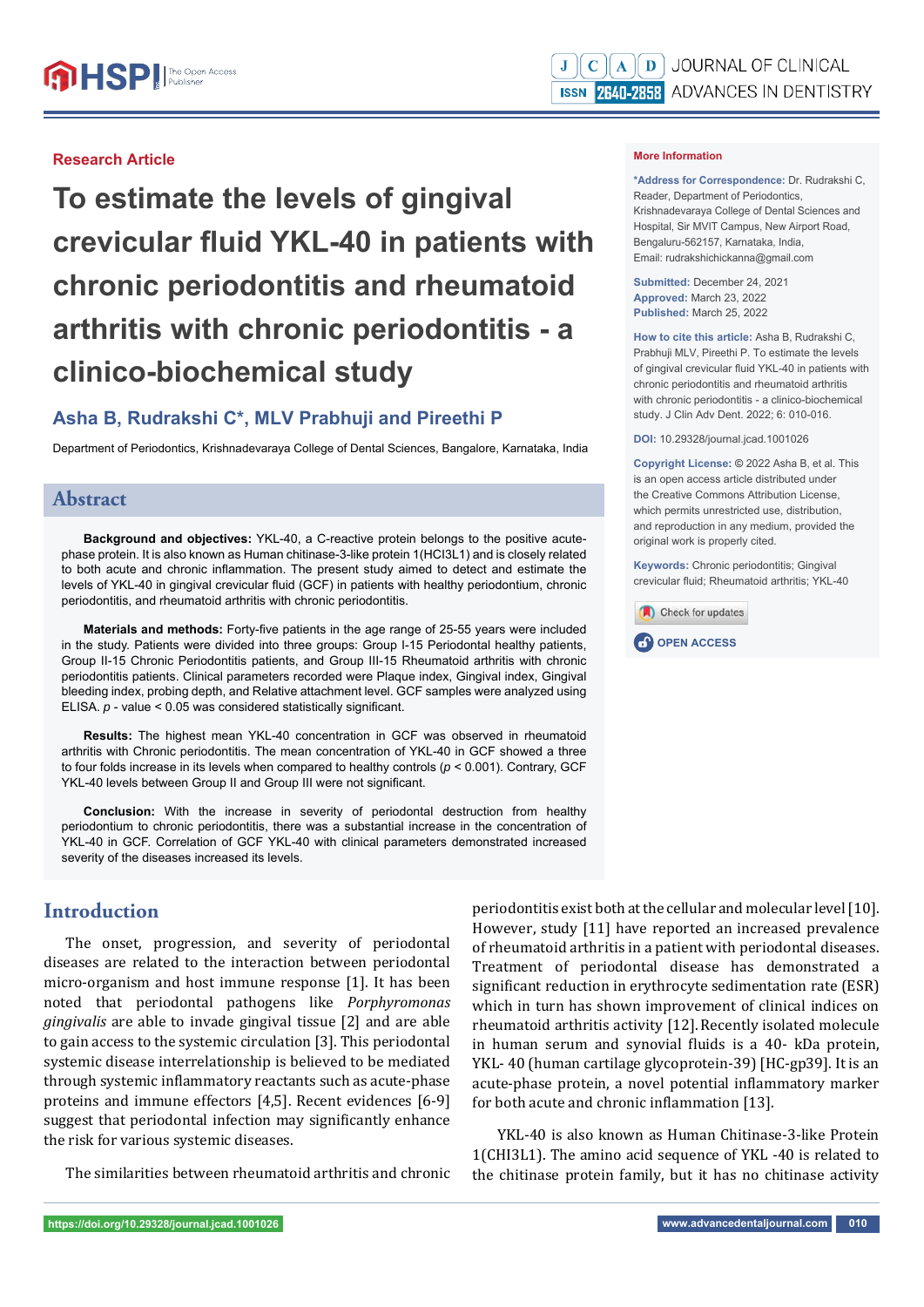[14]. Previous study [15] showed that plasma concentration of YKL-40 increases reversibly > 25% after an inflammatory stimulus. Serum or plasma levels of YKL-40 are higher in patients with several systemic diseases characterized by inflammation, such as rheumatoid arthritis [8,9], osteoarthritis [16], coronary arteries diseases [15] myocardial infarction (MI) [17] etc. Serum YKL-40 level in patients with clinically active rheumatoid arthritis was found to be higher than that of clinically inactive patients and was decreased by steroid treatment [18]. Studies [19,20]. linking the presence of YKL-40 in inflammatory periodontal diseases has positively corelated with other inflammatory cytokines (IL-6, TNF- $\alpha$ , etc.).

Hence, we speculated the presence of YKL-40 in both chronic periodontitis and rheumatoid arthritis. The purpose of this study was to detect and estimate the levels of YKL-40 in gingival crevicular fluid (GCF) of a patient with healthy gingiva, chronic periodontitis, and rheumatoid arthritis with chronic periodontitis and to correlate with clinical parameters of periodontal disease.

# **Materials and methods**

Patients were recruited from Government general hospital, Yelahanka, Bangalore 560064. From the outpatient section, Department of Periodontology, KCDS, Patients with healthy periodontium, chronic periodontitis, and rheumatoid arthritis having chronic periodontitis were included in the study. A total of 45 patients were divided into the following groups: Group I (Healthy/control) 15 subjects (2 males & 13 females), Group II (Chronic periodontitis) 15 subjects (6 males & 9 females), and Group III (Rheumatoid arthritis with chronic periodontitis) 15 subjects (3 males & 12 females) aged 25- 55 years. The subjects have informed of the nature, potential risks, and benefits of their participation in the study, and an informed signed consent was obtained.

The study approval was obtained from the Institutional Review Board and Ethical Committee (Ref. No. KCDS/165 /2018-19) on 22/10/2018 of Krishnadevaraya College of Dental Sciences and Hospital, affiliated to the Rajiv Gandhi University of Health Sciences, Bangalore, Karnataka, India. The clinical trial registry was done with registration number: NCT03995615.

Patients satisfying the following inclusion and exclusion criteria were included. Inclusion criteria were patients with generalized initial to moderate chronic periodontitis, patients with active rheumatoid arthritis diseases considered according to 1987 revised classification criteria of the American rheumatism association, as well as the 2010 Rheumatoid factor classification criteria of the American college of rheumatology and European League Against Rheumatism having seropositive for Rheumatoid factor (RA) with a DAS scoring between  $\geq 3.2$  to  $\leq 5.1$ , a patient who had not received any periodontal treatment in last six months, and a patient who are co-operative and were able to attend follow-up. Exclusion criteria were any systemic diseases such as diabetic Mellitus and thyroid diseases, former and current

smokers, pregnant and lactating females, and use of antibiotics or Diseases Modifying Anti-Rheumatic Drugs (DMARD) that affects the periodontal status in the last six months.

# **Criteria for grouping**

**Group I (Control):** 15 healthy subjects having probing depth < 3 mm and  $\leq 10\%$  sites with bleeding on probing (Figure 1a).

**Group II:** 15 healthy subjects with chronic periodontitis patients having probing depth  $\geq 4$  mm and relative attachment level ≥ 3 mm, ≥ 25% of sites with gingival bleeding (Figure 1b).

**Group III:** 15 Rheumatoid arthritis patients with DAS between  $\geq$  3.2 to  $\leq$  5.1 having chronic periodontitis with probing depth  $\geq 5$  mm, relative attachment loss of  $\geq 8$  mm and ≥ 10% sites with bleeding on probing (Figure 1c).

**Clinical parameters recorded:** Plaque Index (PI), Gingival Index (GI), Gingival Bleeding Index (GBI), Periodontal Pocket Depth (PPD), and Relative Attachment Levels (RAL) (Figure 1d) using graduated Williams's periodontal probe.

**GCF collection:** GCF samples were collected using absorbable paper strips Periocol, ORAFLOW®, USA paper strips by extra sulcular method. Periocol strip was placed into the sulci/pocket gently until mild resistance was sensed. It was left in place for the 30s. Samples contaminated by saliva or blood were discarded. A total of 45 GCF samples were collected for analysis. Volumetric analysis was done using Periotron 8000 and readings were recorded. Samples were placed in an Eppendorf tube containing 200 μL of PBS. To elute the GCF from paper strips, the tubes were centrifuged for 5 minutes at 3000 rpm to remove plaque and cellular elements. The strips were removed and the samples were stored at -80 $\,^0$ C until further use.

## **Estimation of YKL-40 with ELISA**

YKL-40 levels in GCF were determined by using an ELISA kit. Immunoassay was done according to manufacturer's



**Figure 1:** a) Group I: Healthy periodontium ; b) Group II: Chronic periodontitis with probing depth of > 4 mm; c) Group III: Rheumatoid arthritis with chronic periodontitis with probing depth of > 4 mm; d) Measurement of Relative attachment level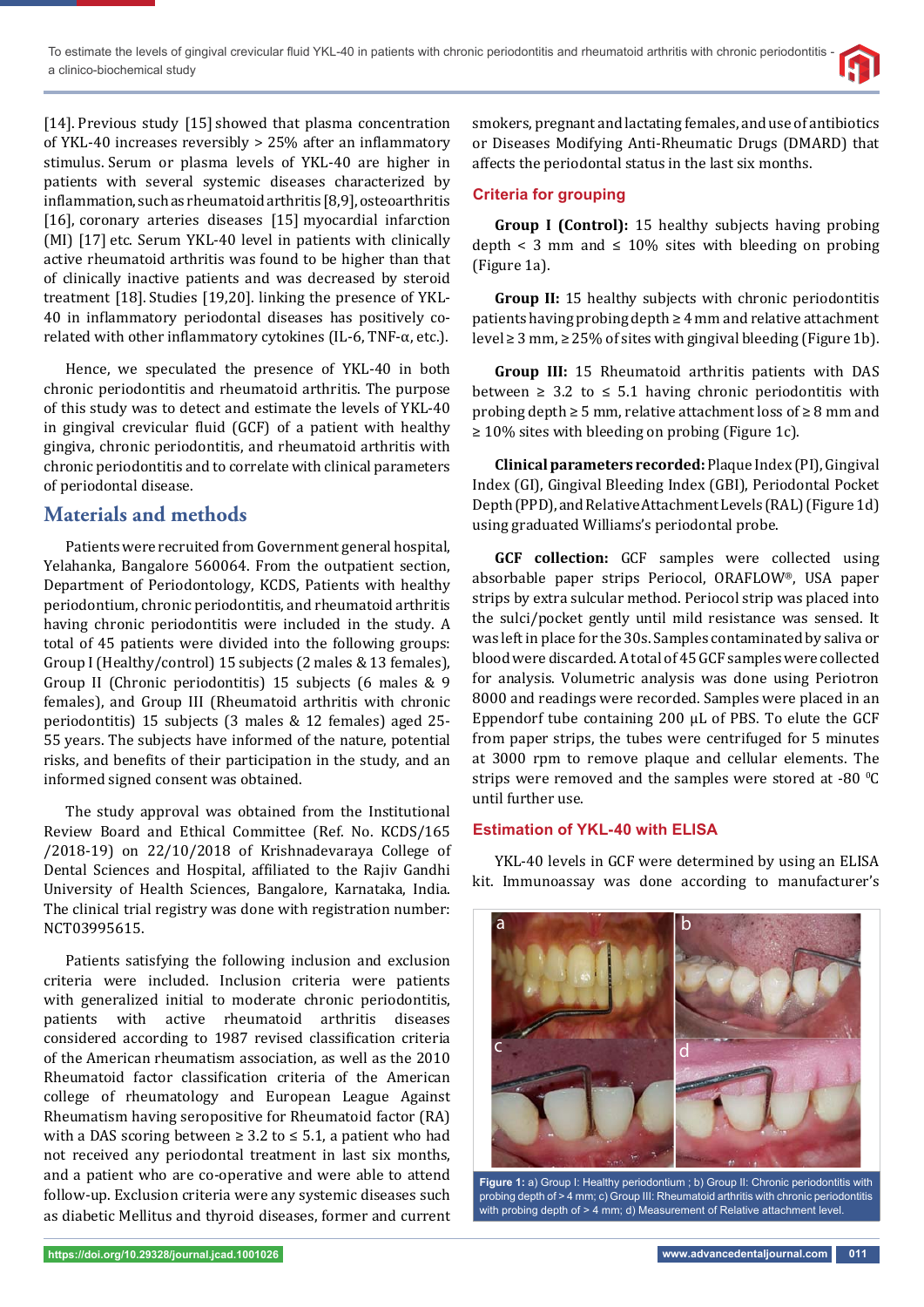To estimate the levels of gingival crevicular fluid YKL-40 in patients with chronic periodontitis and rheumatoid arthritis with chronic periodontitis a clinico-biochemical study



instructions (KINESIS Dx)® The ELISA kit uses sandwich enzyme-linked immunosorbent assay to assay the level of Human Chitinase-3-like Protein 1(CHI3L1) in samples. Chitinase-3-like Protein 1(CHI3L1) is added to wells precoated with monoclonal Chitinase-3-like Protein 1(CHI3L1) antibody. After incubation, added secondary antibodies labeled with biotin followed by Streptavidin-HRP to form an immune complex. Unbound immune complex is removed by washing step. Then the addition of Chromogenic Solution A and B develops blue color and a stop solution is added to stop the reaction. Samples analyses were repeated to confirm. The concentration of CHI3L1 was directly proportional to the color developed. The absorbance of the reacting solution in wells was determined at 450 nm. The concentrations of YKL-40 are expressed as picograms per microliter.

#### **Statistical analysis**

The mean value, standard deviation (SD), minimum and maximum age distribution of the study population were calculated using Kruskal Walli's test and gender distribution between three groups using the Chi-Square test. Independent Student t - test was used to compare the mean RAL levels between Group II & III. For the non-parametric test, the Kruskal Wallis test followed by Mann Whitney post hoc analysis was used to compare the mean YKL-40 levels [in pg/ ml] between three study groups. The level of significance was set at *p* < 0.05. Spearman's Correlation test was performed to assess the relationship between YKL-40 levels and other study parameters in each study group.

# **Results**

## **Comparison of various clinical parameters between groups**

The mean PI, GI, GBI, and PD scores between Group I versus Group II and between Group I versus Group III were found statistically significant ( $p < 0.001$ ), between Group II versus Group III, showed no statistically significant (Table 1).

**Comparison of RAL between Group II and Group III:** The mean RAL score showed no difference between GroupII and GroupIII, which was statistically not significant ( $p = 0.26$ ) and *p* = 0.55) (Table 2).

**Comparison of YKL-40 level among all three groups:** The mean YKL-40 concentration of GCF in Group I, Group II, and Group III were 408.17 pg/ml, 1236.39 pg/ml, and 1342.75 pg/ml. (Graph 1). The mean YKL-40 levels in GCF between Group I versus Group II (408.17 *vs*. 1236.39) and between Group I versus Group III (408.17 *vs*. 1342.75) were found to be statistically significant ( $p < 0.001$ ), between Group II versus Group III (1236.39 *vs*. 1342.75) showed no statistical significance  $(p = 0.22)$  (Table 3).

**Correlation between YKL-40 level and clinical parameters:** Correlation of GCF YKL-40 with clinical parameters demonstrated increased severity of the diseases

| Table 1: Intergroup comparison between Group I, Group II, and Group III.                        |                        |    |                   |                          |  |  |  |
|-------------------------------------------------------------------------------------------------|------------------------|----|-------------------|--------------------------|--|--|--|
| <b>Parameters</b>                                                                               | Sig. Diff              | N  | <b>Mean</b>       | $p$ - value <sup>b</sup> |  |  |  |
| Plaque Index                                                                                    | Group I vs. Group II   | 15 | $0.49$ vs. $1.58$ | $< 0.001*$               |  |  |  |
|                                                                                                 | Group I vs. Group III  | 15 | $0.49$ vs. 1.37   | $< 0.001*$               |  |  |  |
|                                                                                                 | Group II vs. Group III | 15 | $1.58$ vs. $1.37$ | 0.45                     |  |  |  |
| Gingival<br>Index                                                                               | Group I vs. Group II   | 15 | $0.59$ vs. $1.69$ | $0.008*$                 |  |  |  |
|                                                                                                 | Group I vs. Group III  | 15 | $0.59$ vs. 1.73   | $< 0.001*$               |  |  |  |
|                                                                                                 | Group II vs. Group III | 15 | 1.69 vs. 1.73     | 0.15                     |  |  |  |
| Gingival<br>bleeding<br>Index                                                                   | Group I vs. Group II   | 15 | $1.52$ vs. $5.97$ | $< 0.001*$               |  |  |  |
|                                                                                                 | Group I vs. Group III  | 15 | $1.52$ vs. 6.81   | $< 0.001*$               |  |  |  |
|                                                                                                 | Group II vs. Group III | 15 | 5.97 vs. 6.81     | 0.57                     |  |  |  |
| Probing<br>depth                                                                                | Group I vs. Group II   | 15 | 1.47 vs. 6.13     | $< 0.001*$               |  |  |  |
|                                                                                                 | Group I vs. Group III  | 15 | 1.47 vs. 6.67     | $< 0.001*$               |  |  |  |
|                                                                                                 | Group II vs. Group III | 15 | $6.13$ vs. $6.67$ | 0.37                     |  |  |  |
| $*_p$ ≤ 0.001 - Statistically significant; Note: b. p - value derived by Tukey's post hoc test. |                        |    |                   |                          |  |  |  |

| Table 2: Comparison of mean Relative attachment levels between Group II & Group III. |              |    |             |           |                  |           |  |  |
|--------------------------------------------------------------------------------------|--------------|----|-------------|-----------|------------------|-----------|--|--|
| <b>Parameter</b>                                                                     | <b>Group</b> | N  | <b>Mean</b> | <b>SD</b> | <b>Mean Diff</b> | p - Value |  |  |
| Relative<br>attachment level                                                         | Group II     | 15 | 8.87        | 0.83      |                  | 0.55      |  |  |
|                                                                                      | Group III    | 15 | 9.07        | 0.96      | $-0.20$          |           |  |  |



increased its levels. A moderate to strong correlation was shown in all the clinical parameters between Group II and Group III patients. Whereas Group I showed a negative correlation with the clinical parameters (PI, GI, GBI, and PD) (Table 4).

## **Discussion**

Rheumatoid arthritis (RA) leads to systemic inflammation at a chronic level, affecting adversely the cartilage and bones pertaining to small joints of the limbs. This may cause contrasting degrees of deformity and functional disability [22]. PD was found affiliating with RA, despite the fact that the etiologies of the two conditions are different [23] the reason may be attributed to the similarity of the underlying pathological processes, such that individuals in danger of acquiring one condition are also at risk for the other [10]. *Porphyromonas gingivalis* (Pg) was found significantly present in periodontitis, and it is also correlated with the occurrence of RA [23]. Antibodies associated with RA have also been detected in periodontitis patients not suffering from RA [22]. Inflamed periodontal tissues also show increased levels of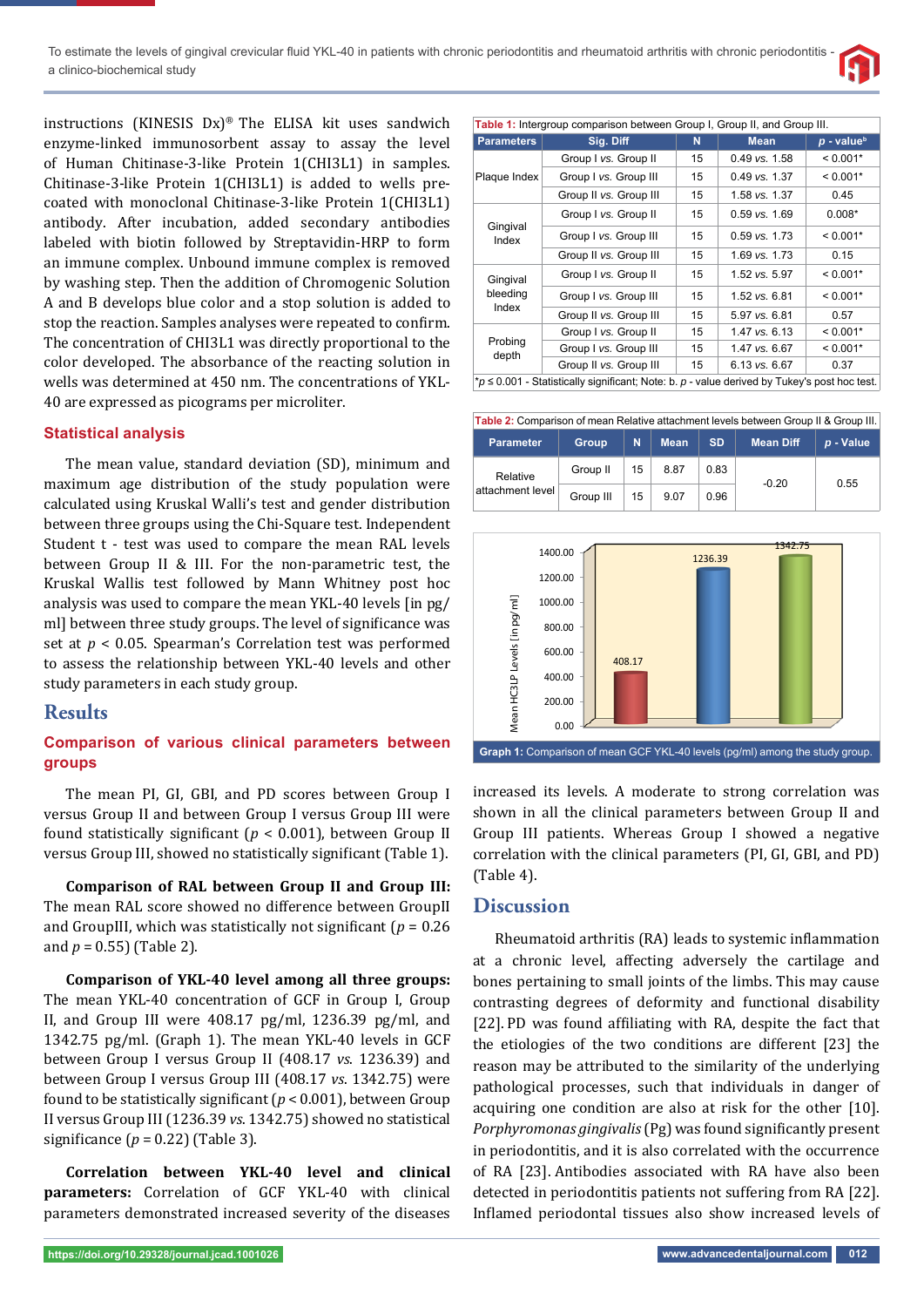

**Table 3:** Intergroup comparison of GCF YKL-40 between three groups. Comparison of mean GCF YKL-40 (pg/ml) b/w 3 study groups using Kruskal Wallis Test followed by Mann Whitney post hoc Analysis

| <b>Parameters</b>                                                                                 | <b>Groups</b> |    | Mean    | <b>SD</b> | Min   | Max.   | $p$ - value <sup>a</sup> | Sia. Diff              | $p$ - value <sup>b</sup> |
|---------------------------------------------------------------------------------------------------|---------------|----|---------|-----------|-------|--------|--------------------------|------------------------|--------------------------|
| GCF YKL-40 (pg/ml)                                                                                | Group I       | 15 | 408.17  | 139.19    | 157.6 | 639.7  | $< 0.001*$               | Group I vs. Group II   | $< 0.001*$               |
|                                                                                                   | Group II      | 15 | 1236.39 | 97.90     | 983.6 | 1376.5 |                          | Group I vs. Group III  | $< 0.001*$               |
|                                                                                                   | Group III     | 15 | 1342.75 | 269.93    | 934.4 | 1745.8 |                          | Group II vs. Group III | 0.22                     |
| $*$ n < 0.001 Statistically significant: Note: b $n-$ value derived by Mann Whitney post boc test |               |    |         |           |       |        |                          |                        |                          |

\**p* ≤ 0.001 Statistically signifi cant; Note: b. *p* - value derived by Mann Whitney post hoc test.

| Table 4: Correlation of GCF YKL- 40 and clinical parameters between three groups.                                                                 |                 |               |         |         |            |           |            |  |
|---------------------------------------------------------------------------------------------------------------------------------------------------|-----------------|---------------|---------|---------|------------|-----------|------------|--|
| <b>Group</b>                                                                                                                                      | <b>Variable</b> | <b>Values</b> | PI      | GI      | <b>BOP</b> | <b>PD</b> | <b>RAL</b> |  |
| Group I                                                                                                                                           | GCF YKL-40      | rho           | $-0.01$ | $-0.49$ | 0.00       | $-0.22$   | NA.        |  |
|                                                                                                                                                   |                 | p - value     | 0.98    | 0.07    | 0.99       | 0.44      | NA.        |  |
| Group II                                                                                                                                          | GCF YKL-40      | rho           | 0.64    | 0.61    | 0.64       | 0.69      | 0.63       |  |
|                                                                                                                                                   |                 | p - value     | $0.01*$ | $0.02*$ | $0.01*$    | $0.005*$  | $0.01*$    |  |
|                                                                                                                                                   |                 | rho           | 0.62    | 0.60    | 0.63       | 0.67      | 0.56       |  |
| Group III                                                                                                                                         | GCF YKL-40      | p - value     | $0.01*$ | $0.02*$ | $0.01*$    | $0.007*$  | $0.03*$    |  |
| $*$ $p \leq 0.001$ - Statistically significant;<br>Correlation coefficient range<br>0.0 - No Correlation<br>0.01 - 0.20 - Very Weak Correlation   |                 |               |         |         |            |           |            |  |
| 0.21 - 0.40 - Weak Correlation<br>0.41 - 0.60 - Moderate Correlation<br>0.61 - 0.80 - Strong Correlation<br>0.81 - 1.00 - Very Strong Correlation |                 |               |         |         |            |           |            |  |

cyclic citrullinated proteins (CCPs), along with the presence of anti-citrullinated protein antibody (ACPAs) in GCF, saliva, and serum of patients of RA [22,24]. As well as CP [24].Studies investigating the role of post-translation modification of proteins (ACPA) in the association between RA and PD have shown an association with PD severity and influenced by periodontal treatment with RA [26-28].

YKL-40 is a C-reactive protein that belongs to the positive Acute Phase Proteins (APP) variety [29]. Growing clinical evidence shows that increased secretion of YKL-40 is related to the pathogenesis of a variety of inflammatory diseases. Studies investigating the relationship between YKL-40 and periodontal diseases have indicated an association between YKL-40 levels and periodontal diseases in gingival crevicular fluid (GCF)  $[19,30-32]$  and serum  $[33]$ . Therefore, YKL-40 is not a disease-specific molecule, seems to be a potential mediator in inflammatory diseases [13]. The expression of YKL-40 an acute phase protein in both rheumatoid arthritis (Volck's 2001 and Peltom 2001) [16,34] and periodontitis (Keles 2014 and Kedo 2015) [19,31].was seen.

In the present study, the mean PI, GI, GBI, and PD scores for Group II and Group III patients were significantly higher than in the control group (Group I). Furthermore, on the intergroup comparison, the difference in mean PI, GI, and GBI scores was statistically highly significant ( $p \leq 0.001$ ). Similar observations were made by Keles, et al. [19],Kido, et al. [31], Zhao, et al. [35] and Rodriguez Lozano, et al. [36], reported higher PI, GI, and GBI scores in rheumatoid arthritis with chronic periodontitis (RAPD) patients than in a healthy group. This finding validates the positive role played by the local factors in the etiopathogenesis of gingival and periodontal disease. In our study, occlusal stents were prepared for CP and RAPD patients and RAL was calculated. Comparison between Group II and Group IIII did not show any statistically significant difference, where the  $p < 0.55$ . These results were contrary to Keles, et al. [19,32], where they compared CAL between healthy/gingivitis and chronic periodontitis  $(p < 0.05)$ . Zhao, et al. [35] demonstrated the highly significant (*p* < 0.001) difference between healthy and rheumatoid arthritis patients. In the study done by Damodar, et al. [30], the intra-and intergroup comparison showed a statistically significant difference  $(p < 0.001)$  in CAL parameters in patients with and without diabetes mellitus (DM), six weeks post-intervention (Scaling and Root planning).

In our study, the GCF concentration of YKL-40 was found highest in Group III patients followed by Group II, and least in Group I. On intergroup comparison, the difference in the mean GCF concentration of YKL-40 was statistically highly significant ( $p \le 0.001$ ). According to Keles, et al. [19], the level of GCF YKL-40 in CP patients is greater than in healthy controls. According to Kido et al. [31], the level of GCF YKL-40 in CP patients with and without diabetes is greater than in healthy controls. Keles, et al. [32] and Damodar, et al. [30] reported that baseline mean GCF YKL-40 level reduced at 6 weeks post periodontal therapy.

The present study clearly shows that the total amount of GCF YKL-40 was higher in periodontal tissue breakdown. YKL-40 is considered to be associated with the severity of periodontal diseases. GCF YKL-40 levels between Group II and Group III were not significant. The hypothetical explanation for this is due to elevated levels of YKL-40 detected in GCF of chronic periodontitis patients and rheumatoid arthritis with chronic periodontitis patients might be due to YKL-40 produced locally by inflammatory cells in the periodontium. This substantiates similarity in the pathogenesis of rheumatoid arthritis and periodontitis. The mean concentration of YKL-40 in GCF showed a three to four folds increase in its levels when compared to healthy controls (*p* < 0.001). Correlation of GCF YKL-40 with clinical parameters demonstrates a moderate to strong correlation was shown in all the clinical parameters between Group II and Group III patients. Whereas Group I showed a negative correlation with the clinical parameters (PI, GI, GBI, and PD). The study had some limitations: 1. The small size of the study was with the *p* - value < 0.05. 2. Gingivitis group was not included. 3. Periodontal intervention was not considered for CP and RA with CP patients. Further studies, with larger sample size and estimating changes of YKL 40 levels with intervention are required.

# **Conclusion**

The present study indicates that GCF YKL-40 was minimum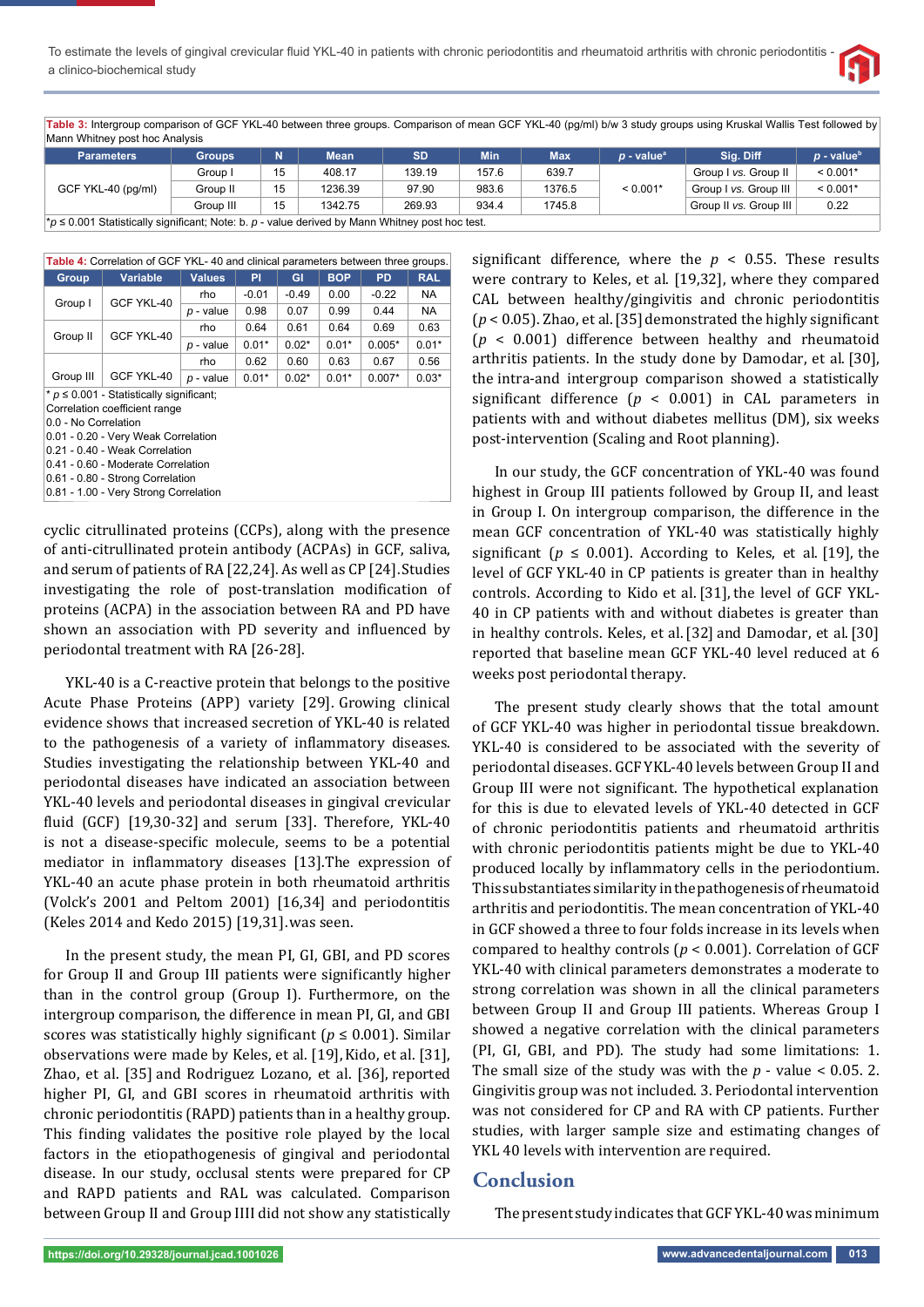To estimate the levels of gingival crevicular fluid YKL-40 in patients with chronic periodontitis and rheumatoid arthritis with chronic periodontitis a clinico-biochemical study



for Group I patients and maximum for Group III patients. YKL-40 levels were intermediate in Group II patients. With the increase in severity of periodontal destruction from healthy periodontium to chronic periodontitis, there was a substantial increase in the concentration of YKL-40 in GCF. YKL-40levels in GCF were positively correlated with all clinical parameters only in Group II and Group III patients. The measurement of YKL-40 in GCF samples may be used as a novel marker for periodontal disease activity.

# **References**

- 1. Schenkin HA. Informational paper. The pathogenesis of periodontal diseases. J Periodontol. 1999; 70: 457- 470. **PubMed:** https: //pubmed.ncbi.nlm.nih.gov/10328661/
- 2. Sandros J, Papapanau PN, Nan mark U, Dahlen G. Porphyromonas gingivalis invades human pocket epithelium in vitro. J Periodontal Res. 1994; 29: 62-69. **PubMed:** https: //pubmed.ncbi.nlm.nih.gov/8113953/
- 3. Harsazthy VI, Ambo JJ, Trevisan M, Zeid M, Genco. Identification of periodontal pathogen in atheromatous plaques. J Periodontal. 2000; 71: 1554-1560. **PubMed:** https: //pubmed.ncbi.nlm.nih.gov/11063387/
- 4. Sandros J. Karlsson C, Lappin DF, Madianos PN, Kinane DF, et al. Cytokines response of oral epithelia cells to P. gingivalis infection. J Dent Res. 2000; 79: 1808-1814.
- **PubMed:** https: //pubmed.ncbi.nlm.nih.gov/11077999/
- 5. Dye BA, Chaudhary K, Shea S, Papapanou PN. Serum antibodies to periodontal pathogen and marker of systemic inflammation. J Clin Periodontal. 2005; 32: 1189-1199. **PubMed:** https: //pubmed.ncbi.nlm.nih.gov/16268994/
- 6. Bartold PM, Marshall RI, Haynes DR. Periodontitis and rheumatoid arthritis: a review. J Periodontal. 2005; 76: 2066-2074. **PubMed:** https: //pubmed.ncbi.nlm.nih.gov/16277578/
- 7. Marotte H, Farge P, Gaudin P, Miossec P. The association between periodontal diseases and joint destruction in rheumatoid arthritis extends the link between the HLA-DR shared epitope and severity of bone destruction. Ann Rheum Dis. 2006; 65: 905-909. **PubMed:** https: //pubmed.ncbi.nlm.nih.gov/16284099/
- 8. Lenartova M, Tesinska B, Janatova T, Hrebicek O, Mysak J, et al. The Oral Microbiome in Periodontal Health. Front Cell Infect Microbiol. 2021; 11: 629723. **PubMed:** https: //pubmed.ncbi.nlm.nih.gov/33828997/
- 9. Koziel J, Potempa J. Pros and cons of causative association between periodontitis and rheumatoid arthritis. Periodontol. 2000. **PubMed:** https: //pubmed.ncbi.nlm.nih.gov/35262966/
- 10. Mercado FB, Marshall RI, Klestov AC, Garbarsch C, Relationship between rheumatoid arthritis and periodontitis. J Periodontal. 2001; 72: 779-787. **PubMed:** https: //pubmed.ncbi.nlm.nih.gov/11453241/
- 11. Persson GR. Rheumatoid arthritis and periodontitis inflammatory and infectious connections. Review of the literature. J Oral Microbiol. 2012; 4: 11829.
	- **PubMed:** https: //pubmed.ncbi.nlm.nih.gov/22347541/
- 12. Riberio J, Leao A. Novae AB. Periodontal infection as a possible severity factor for RA. J Clin Periodontol. 2005; 32: 412-416. **PubMed:** https: //pubmed.ncbi.nlm.nih.gov/15811060/
- 13. Johnsen JS, Johnsen HS, Price PA a New biochemical marker for joint injury. Analysis of YKL-40 in serum and synovial fluid. Br J Rheumatol. 1993; 32: 949–955.

**PubMed:** https: //pubmed.ncbi.nlm.nih.gov/8220933/

14. Hakala BE, White C, Recklies AD. Human cartilage gp- 39, a major secretory product of articular chondrocytes and synovial cells, is a mammalian member of a chitinase protein family. J Biol Chem 1993; 268: 25803–25810.

**PubMed:** https: //pubmed.ncbi.nlm.nih.gov/8245017/

15. Roslind A, Johansen JS. YKL-40: A novel marker shared by chronic inflammation and oncogenic transformation. Methods Mol Biol. 2009; 511: 159-184.

**PubMed:** https: //pubmed.ncbi.nlm.nih.gov/19347297/

- 16. Peltomaa R, Paimela L, Harvey S, Helve T, Leirisalo- Repo M. Increased level of YKL-40 in sera from patients with early rheumatoid arthritis: A new marker for disease activity. Rheumatol Int. 2001; 20: 192-196. **PubMed:** https: //pubmed.ncbi.nlm.nih.gov/11518039/
- 17. Rathcke CN, Vestergaard H. YKL-40 -An emerging biomarker in cardiovascular disease and diabetes. Cardiovasc Diabetol. 2009; 8: 61.
- 18. Johansen JS, Stoltenberg M, Hansen M. Serum YKL-40 concentrations in patients with rheumatoid arthritis: relation to disease activity. Rheumatology. 1999; 38: 618–626. **PubMed:** https: //pubmed.ncbi.nlm.nih.gov/10461474/
- 19. Keles ZP, Keles GC, Avci B, Cetinkaya BO, Emingil G. Analysis of YKL-40 acute-phase protein and interleukin-6 levels in periodontal disease. J Periodontol. 2014; 85: 1240-1246. **PubMed:** https: //pubmed.ncbi.nlm.nih.gov/24635545/
- 20. Ozmeric N. Advances in periodontal disease markers. Clini Chimi Acta. 2004; 343: 1-16. **PubMed:** https: //pubmed.ncbi.nlm.nih.gov/15115674/
- 21. Hajishengallis G. Periodontitis: from microbial immune subversion to systemic inflammation. Nat Rev Immunol. 2015; 15: 30-44. **PubMed:** https: //pubmed.ncbi.nlm.nih.gov/25534621/
- 22. Indurkar MS, Bhailume PS, Raut AS. Is periodontitis and rheumatoid arthritis inter-related. J Interdiscip Med Dent Sci. 2018; 6: 231.
- 23. Jung ES, Choi YY, Lee KH. Relationship between rheumatoid arthritis and periodontal disease in Korean adults: Data from the Sixth Korea National Health and Nutrition Examination Survey, 2013 to 2015. J Periodontol. 2019; 90: 350-357. **PubMed:** https: //pubmed.ncbi.nlm.nih.gov/30380152/
- 24. Rutter Locher Z, Fuggle N, Orlandi M, D'Aiuto F, Sofat N. Periodontal disease and autoimmunity: What we have learned from microbiome studies in rheumatology. In: Arjunan P, editor. Text Book of Periodontitis – A Useful Reference. 1st ed. London: Intech Open Publishers. 2017; 113-141.
- 25. Harvey GP, Fitzsmmons TR, Dhamarpatni AA. Expression of peptidylarginine deiminase-2 and-4, citrullinated proteins anti citrullinated protein antibodies in human gingiva. J Periodontal Res. 2013; 48: 252-261.

**PubMed:** https: //pubmed.ncbi.nlm.nih.gov/22978559/

- 26. Mankia K, Cheng Z, Do N, Hunt L, Meade J, et al. An increased prevalence of periodontal disease and Porphyromonas gingivalis in anti-CCP positive individuals at-risk of rheumatoid arthritis: a target for prevention? JAMA Netw Open. In Press 2019.
- 27. Bright R, Thiele GM, Manavis J, Mikuls TR, Payne JB, et al. Gingival tissue, an extra synovial source of malondialdehyde acetaldehyde adducts citrullinated and carbamylated proteins. J Periodontal Res. 2018; 53: 139-143. **PubMed:** https: //pubmed.ncbi.nlm.nih.gov/29044530/
- 28. Kaneko C, Kobayashi T, Ito S, Sugita N, Murasawa A, et al. Circulating levels of carbamylated protein and neutrophil extracellular traps are associated with periodontitis severity in patients with rheumatoid arthritis: a pilot case-control study. PLoS ONE. 2018; 13: e0192365. **PubMed:** https: //pubmed.ncbi.nlm.nih.gov/29394286/
- 29. Polepalle T, Moogala S, Boggarapu S, Pesala DS, Palagi FB. Acute phase proteins and their role in periodontitis: A Review. J Clin Diagn Res. 2015; 9: 01-05.

**PubMed:** https: //pubmed.ncbi.nlm.nih.gov/26674303/